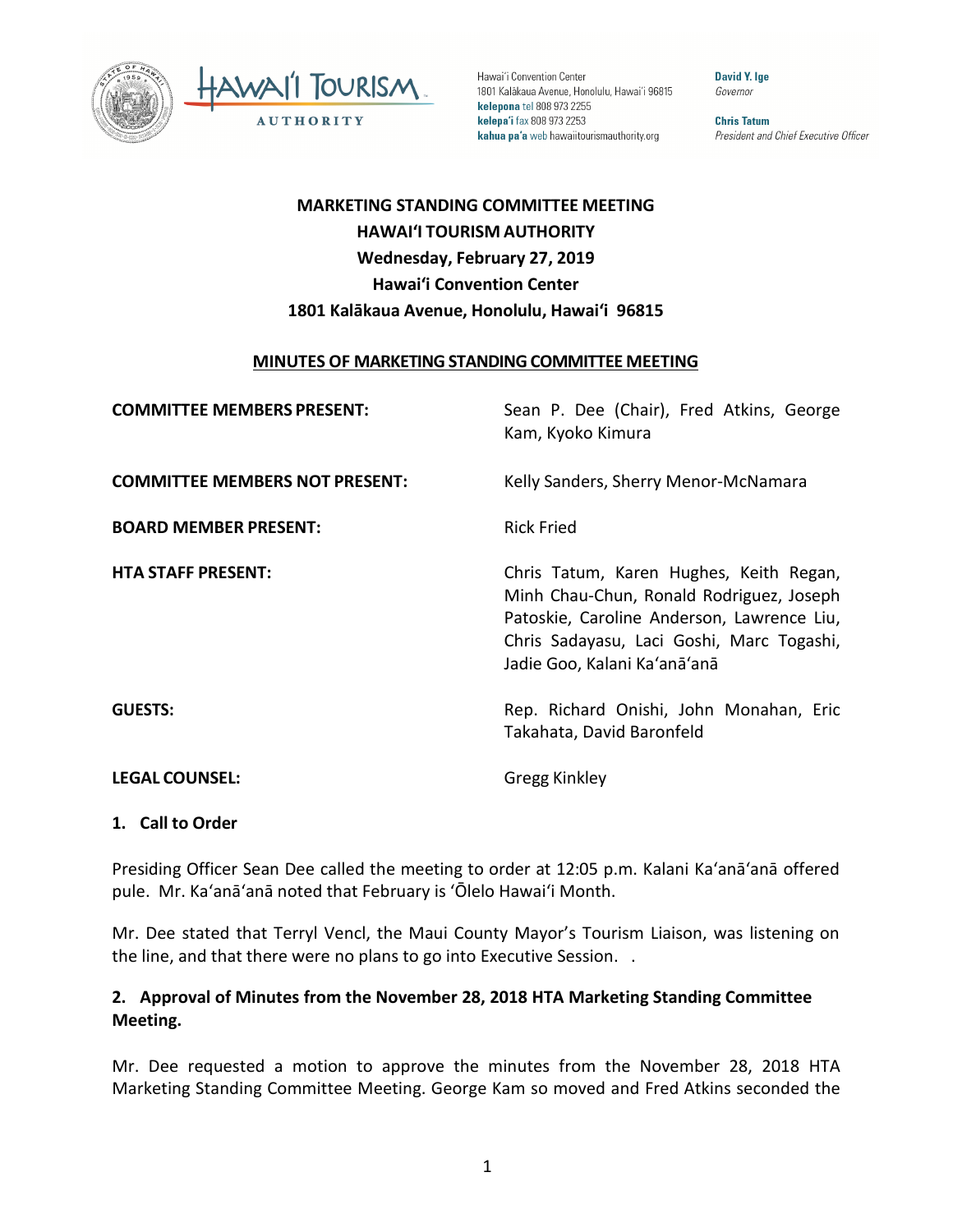motion, which was approved by all Committee members present.

## **3. Discussion Regarding Previous Initiatives Approved Outside of the Brand Management Plan and in Need of Committee Update from Contractors**

The Committee discussed Hawaii Island relief statistics. John Monahan stated that funding through the end of February will be expended, and marketing has seen strong results in the West Coast. A comprehensive report of the results will be ready in March, and a Japan report will be ready on March 15th.

Kyoko Kimura noted that Japan Airlines' Kona flight is not doing well, and a recent flight only had 70 passengers despite a maximum capacity of 300 passengers. Chris Tatum said that the load factor is concerning, but that HTA is aware and will develop creative solutions to prevent losing flights.

Mr. Atkins stated that marketing funding had also been approved on Kauai. There was a downturn in January of about 9.7% which, he said, should put Kauai on the radar from a marketing standpoint. Mr. Atkins added that Kauai may need support for the reopening of roads and parks (which were closed due to flooding). Mr. Tatum stated that once Haena Park is reopened it is important to manage the situation and talk to the community about what can be done regarding enforcement of restrictions on visitors and parking. Mr. Fried asked whether the park would be open to all of the public or just buses. Mr. Atkins responded that it was a radical plan but that it is also an opportunity to become a model for the state.

Mr. Fried said that it is taking longer than expected for the Arizona Memorial to be repaired. Mr. Tatum said that he had had a discussion with a representative from Senator Brian Schatz's office. The repair is complicated because it is not only about funding, but rather the process and ensuring that things are done right.

### **4. 2019 Contractor Updates**

Mr. Dee recognized Karen Hughes to provide an update on HTA's marketing contractors. She began her presentation by stating that the meeting, conventions, and incentives team (MCI) has been eliminated and its duties and responsibilities will be redistributed to existing contractors.

Ms. Hughes then discussed regional marketing. The Canada contract has moved from \$2.2 million to \$800,000 because HTA's spend over time tripled but revenue has remained about the same. The Europe contract went from \$850,000 to \$400,000. Europe and Canada were the only two markets where HTA spent significantly more over the last five years but could not demonstrate that the revenue withstood that. There has been an update on the Europe and Canada marketing plans that will be presented at the next contractors meeting. Ms. Hughes added that she hopes that HTA will able to maintain its brand presence with the adjusted funding.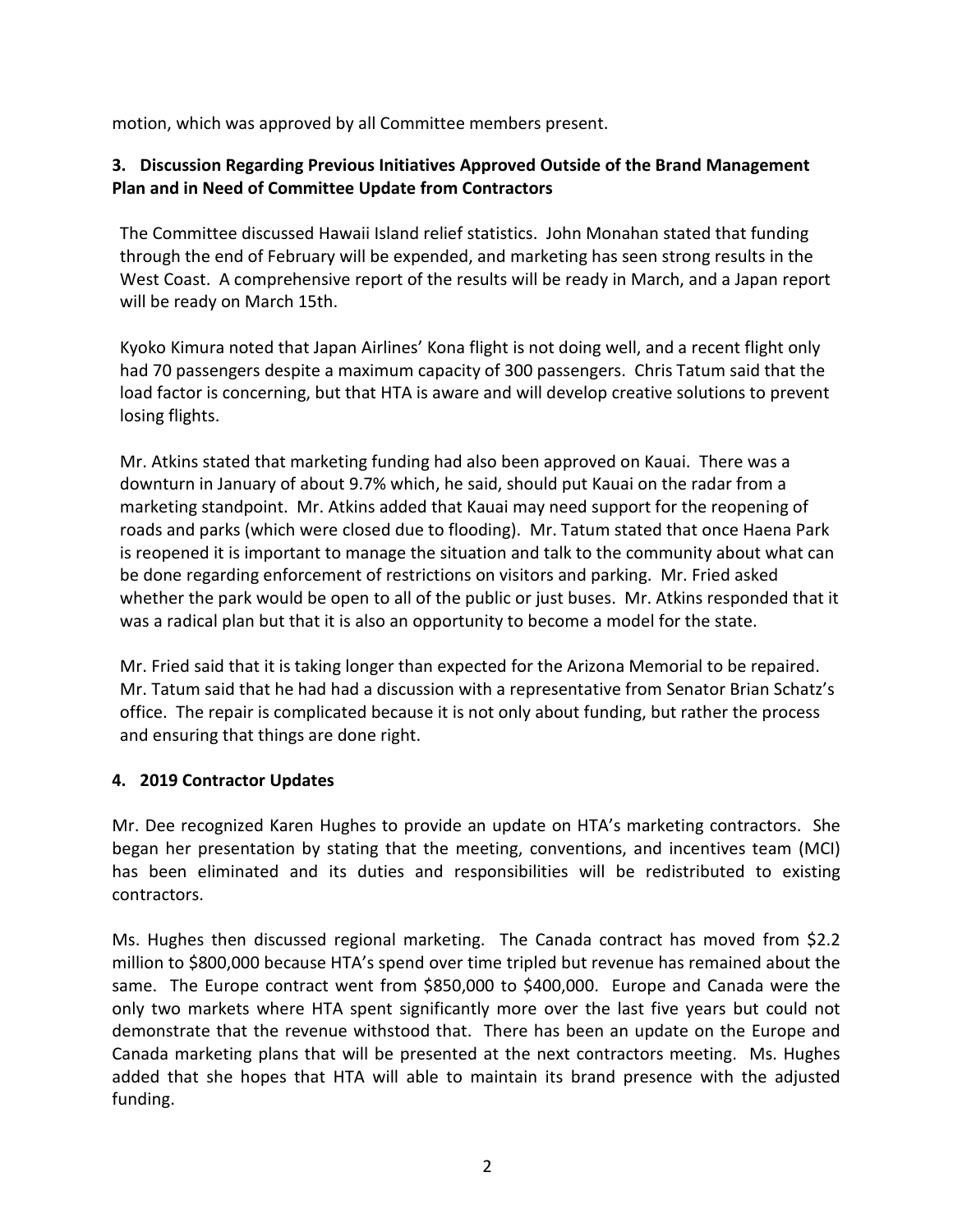Mr. Atkins asked whether the current exchange rate has any effect. Ms. Hughes responded that in Canada the exchange rate declined 7.6% last year which has definitely had an impact. She added that Air Canada is upgrading their Rouge flight service to the Dreamliner which will appeal to a higher level customer.

In regards to Southeast Asia, Ms. Hughes said there is potential for demand to increase so \$200,000 was put back into that market through the same company that HTA was working with before, AVIAREPS. AVIAREPS was able to quickly turn around a marketing plan over the Chinese New Year, and AVIAREPS will be at the Spring Update meeting. Ms. Hughes and Mr. Tatum clarified that Taiwan is separate and the Southeast Asia plan covers mainly Thailand, Malaysia, and Singapore. Mr. Tatum said that they had gone out to the hotels to find out where they felt the opportunities were, and the feedback was that they saw opportunity from Southeast Asia from the group side. For example, Cathay Life is coming in April. Mr. Tatum added that even in China, with ongoing visa challenges, it is important to be a part of the market now so that when changes occur we are already a part of it. Therefore, HTA is looking at all of these markets.

Mr. Dee asked for clarification that HTA has restored the funding for Southeast Asia and restored the incumbent marketing firm. Ms. Hughes confirmed. Mr. Dee said that he estimated, based on Ms. Hughes' presentation that there was a net \$1.8 million in savings and asked whether that funding would be allocated immediately or carried over. Mr. Tatum responded that HTA is working with HVCB and HTJ to do another program for Hawai'i Island, which will likely be presented at the next meeting.

Ms. Hughes said that there is a call scheduled for the next week with Brand USA, which has had good experience in the Chinese market and Asia overall. They will be sharing information on their RFP process, how they measure the political climate, and visa situations. Mr. Dee noted that the ITB Asia event is coming up in Singapore, and although it may not be appropriate for Hawaii to present because of the return on investment, Brand USA does have a large presence. He said that Hawaii currently does not have a presence within Brand USA, but it used to and he asked Ms. Hughes to ask Brand USA what the current status.

### **5. Spring Tourism Update Process and Input**

Mr. Dee recognized Ms. Hughes to provide information on the Spring Tourism Update. Ms. Hughes said that there are 530 registered participants so far, despite the fact that this is the first year that HTA is charging a fee to attend. There will be an internal meeting on Monday for contractors, where Mr. Tatum will discuss HTA's new vision, strategic updates, and a brand review. Mr. Monahan will HVCB will present on branding to ensure consistency, sharing the process of branding, what assets are available, and how to coordinate so that marketing efforts are needlessly duplicated. The public meeting will begin with a presentation on Community Enrichment and Hawaiian Culture by Mr. Ka'anā'anā and Caroline Anderson, to signal that that is the core message and everything that HTA does revolves around that. Mr. Tatum will present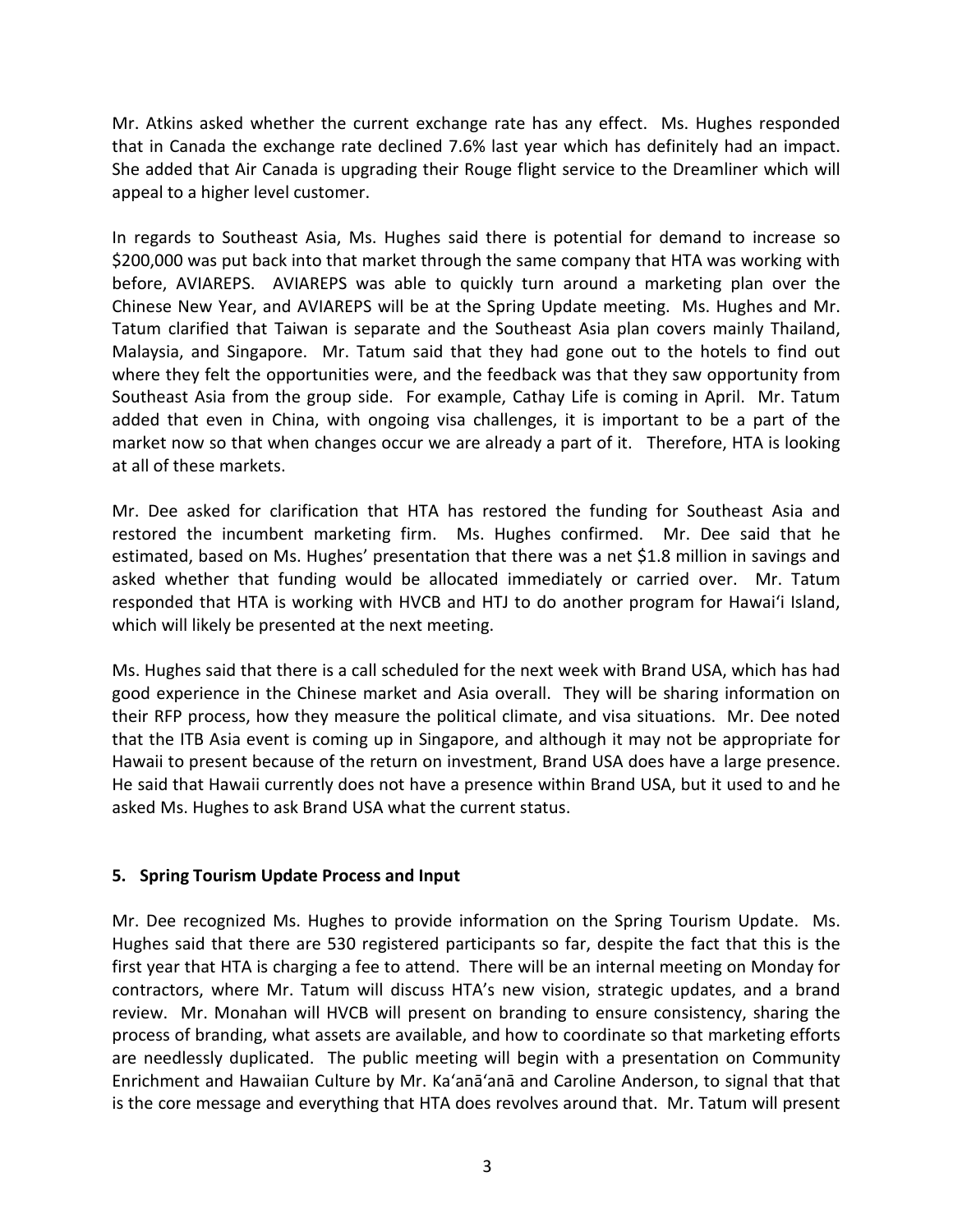a strategy update, Ms. Hughes will present a marketing update, each of the contractors will do an update, there will be an update with government leaders led by Mr. Tatum, and there will be a workshop led by Mr. Ka'anā'anā and his team.

Mr. Dee asked Mr. Tatum to explain the shift in branding from Hawaii Tourism Authority to Hawaii Tourism. Mr. Tatum said that the change reflects a philosophy and thought process because tourism generates revenue and the State allocates the money, so HTA wants to make sure that people know it is not just about the revenue generated by taxes, but also investing back in the community. HTA is working with its public relations company to make sure that the community knows that what the industry does invests back in the community.

Mr. Atkins asked how we can let the public know that HTA is working on more than just the tourism industry (ie also investing back in the community)? Mr. Tatum responded that HTA is looking for candidates for the Director of Communications, and HTA is working with the public relations company to provide direction on their goal. He stated that, ideally, HTA will be more engaged in everything including activities like paddling and hula.

Mr. Atkins said that this year HTA had allotted \$500,000 to Kauai and the local community had contributed matching funds. The Chamber of Commerce wanted to have an event in which HTA presented the check to show HTA's buy-in. Mr. Atkins asked whether this might be a conflict with HTA's direction. Mr. Tatum said that if that is what they want and they believe it will help accomplish our goals in the community then that's great. HTA should not be saying how great it is but it is something tourism-generated, so we want to make sure that we are showing that.

### **6. Sports Strategy Update**

Mr. Dee recognized Ms. Hughes to provide the sports strategy update. Ms. Hughes stated that there is \$1.5 million in the strategic sports fun, the total fund is \$8.135 million, and about \$33,000 is left after all of the outstanding contracts. Mr. Atkins asked if that included the money that was saved when the sports consultant contract ended. Ms. Hughes responded affirmatively but later corrected her response and said that there is \$258,000 left that was supposed to have been spent on the sports consultant. Mr. Fried asked whether HTA would be hiring another sports consultant and Mr. Tatum responded that it would not. Mr. Tatum said that there are great programs coming up including the LA Rams in August and the LA Clippers in October. HTA will be evaluating all of the programs to make sure that they are executed well and are worthwhile.

Mr. Tatum stated AVP will be returning in September. HTA recently held a meeting with AVP in which HTA asked AVP to be more engaged in the community, including clinics on the neighbor islands. He noted that the response from AVP was positive. In response to Mr. Fried's question, Mr. Tatum said that with input from the industry, board members, and the community, HTA will be able to vet the sports programs appropriately. Mr. Fried noted that the sports consultants had said they would bring events that HTA would not otherwise have had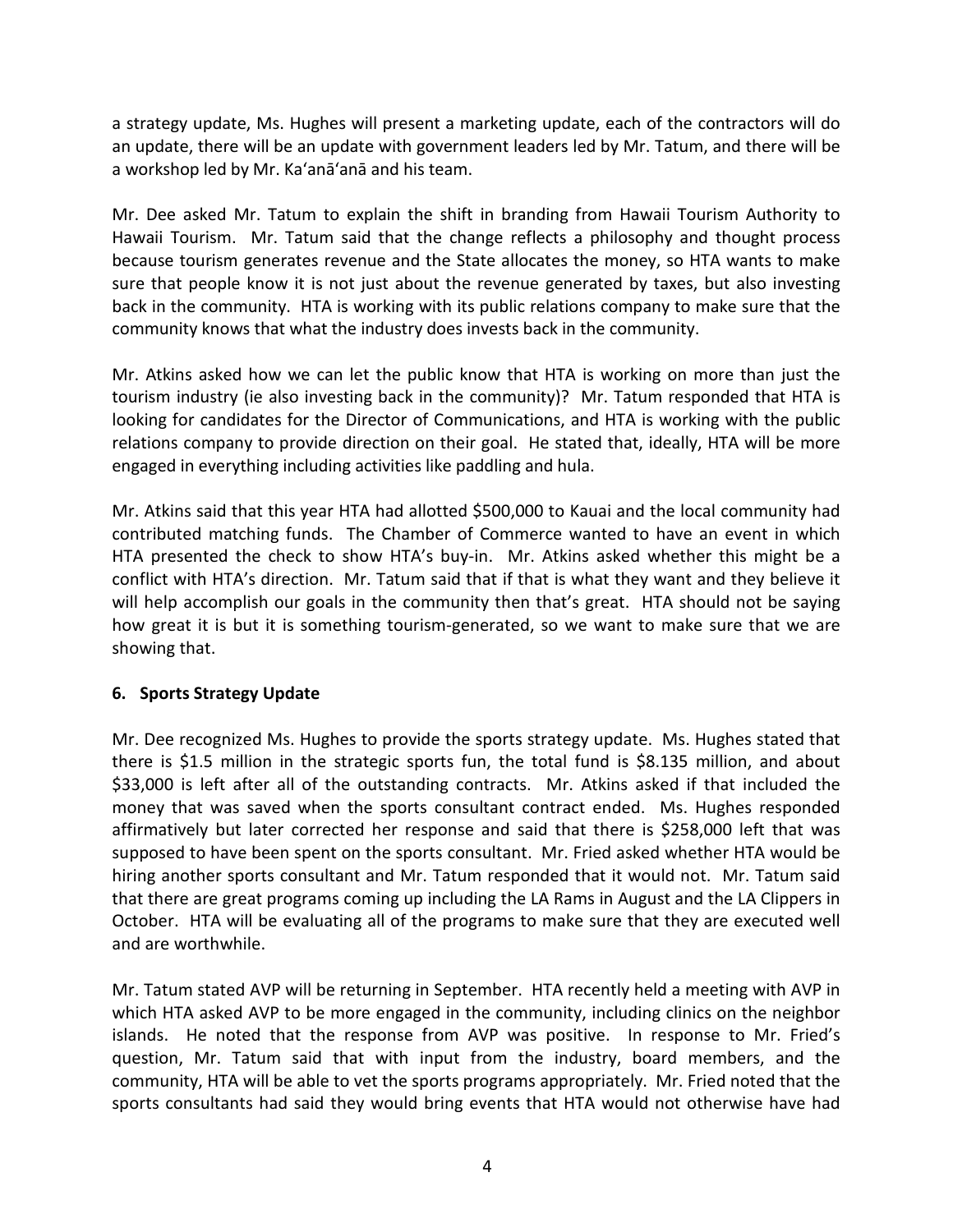access to, but he was not sure if they had actually delivered on that. However, they provided good metrics on how to evaluate these events.

Mr. Tatum said that there was a productive call with the LA Rams that week. The Rams are excited about coming to Hawaii and HTA is working with them to conduct clinics. Mr. Atkins asked for more information about what the Rams plan to do with the community around the island. Mr. Tatum responded that HTA is going to work with the Rams to start doing activities starting in June. John Monahan is working on media exposure and Mufi Hannemann from HLTA is working on engaging with the schools.

Ms. Hughes directed the Committee to the meeting packet which included a work plan that each sport event has that includes actions and deliverables. Mr. Dee said that these work plans have been missing in the past but they are put into contracts and allow for an effective debrief so that plans can be optimized. Mr. Dee asked whether the intent was to have these work plans for AVP and all future marquee events and Ms. Hughes responded in the affirmative.

Mr. Atkins asked whether any of the 2019-2020 marketing dollars will be needed to execute sports events in 2018-2019, and whether the Rams and Clippers are paid for in the 2018-2019 budget. Mr. Tatum said that the budget was reviewed and there was about \$4 million out the \$79 million left. With those leftover funds, HTA then looked at what could be done in regards to Hawai'i Island, a scholarship fund, and other projects. Mr. Togashi added that one multi-year is the PGA contract. Mr. Dee said that AVP is approved and the PacRim contract still to be evaluated for the future. Mr. Atkins asked whether the Rams was a one-time deal. Mr. Tatum said that the discussion with the Rams is to see how it goes and whether there's positive feedback from the community and from the exposure. Mr. Dee thanked the HTA staff for their work on the Rams deal, because the project plan in the Rams contract is detailed and unambiguous, and provides the best opportunity for a return to the state. On the AVP deal, there was a strong push for community involvement. The event was the season-ending tournament, with eight countries representatives, and HTA insisted on a purse that was equal for men and women.

Mr. Dee noted that the last strategy deck is still on Ascendent letterhead and AVP and a couple of other things are not included because they had not been finalized yet, but that he would send it to Ms. Hughes for her reference.

### **7. Island of Hawaii Recovery Program**

Karen introduced a promotional video produced by HTJ that markets Hawaii Island to Japan. She noted that some of the shots showing lava may be removed. Ms. Hughes said that she and Eric Takahata have talked to some of the key hotels and their sales people for the Japanese market, and they expressed that they wanted something that tugged at the heartstrings but also with the message that the "Discover Hawaii" campaign articulates. Ms. Hughes said that she believed that the promotional video struck that balance. She added that the engagement on the video is approximately three minutes.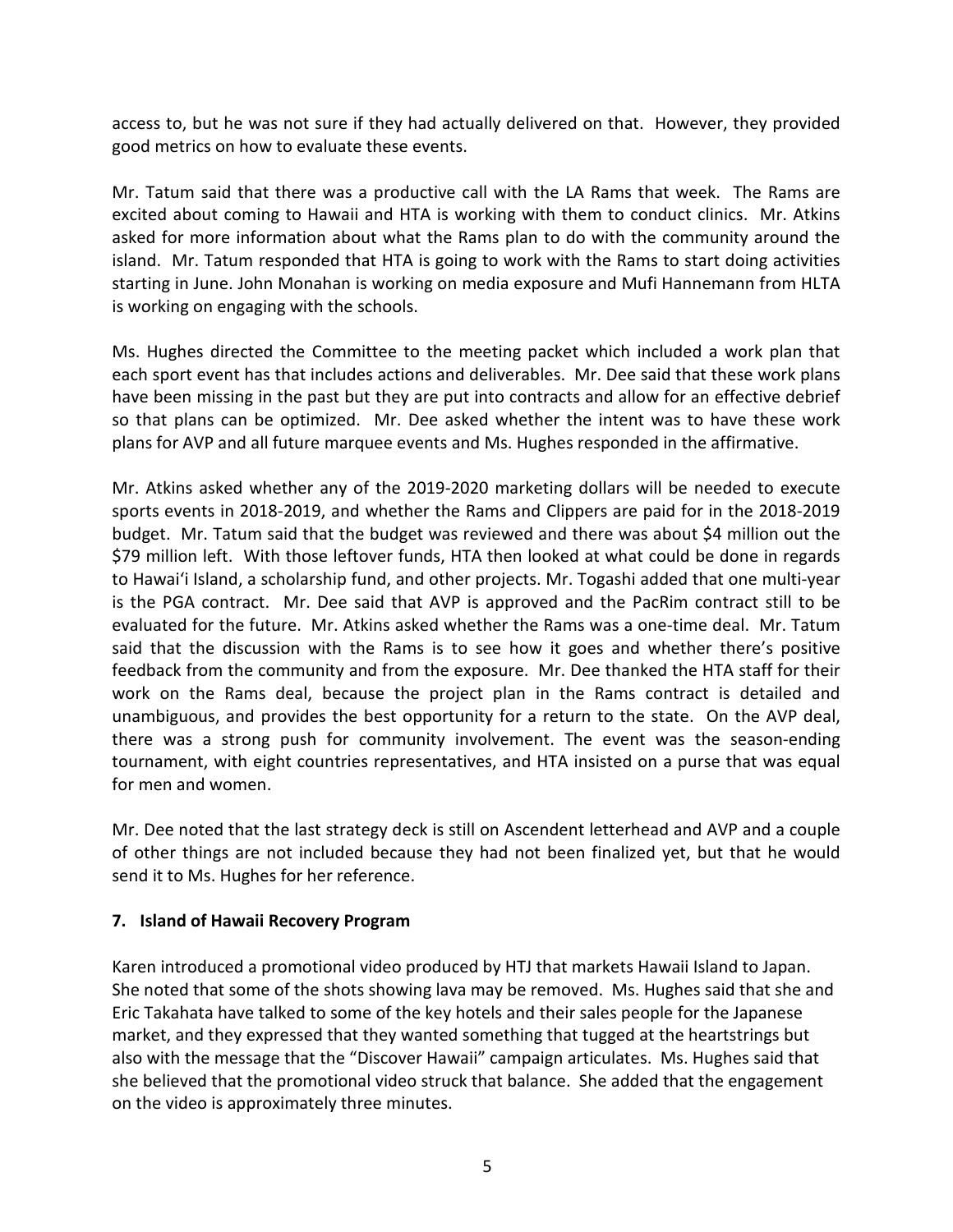Ms. Hughes said that there is a brand ambassador named Nicole Ishida, a Japanese model, tv host, and journalist, whose favorite island is Hawai'i Island. There are plans for her to come to Hawaii Island to do a tie-in with a Japanese breakfast show, and to expand the "Discover Hawaii" campaign with outdoor expansion to Osaka, Nagoya, Sapporo, and Fukuoka. Although Delta Airlines is pulling out of Fukuoka, Hawaiian Airlines may be pulling in.

A Committee member asked who produced the promotional video. Ms. Hughes responded that HTJ produced it. Mr. Takahata said that the company that did the video is based in Japan and that it is the first video they have done for HTJ. They came and filmed once, but HTJ and the focus group were not satisfied so they returned and re-shot it. He noted that while retention on videos on Youtube is normally just a few seconds, the retention on this video is nearly three minutes.

Ms. Hughes said that HVCB going to Hawaii Island to do photoshoot to take advantage of the blue skies. The message is "the Story of Creation." There is new land, new beaches, and a crater that was once about 78 cubic yards is now 1.2 billion cubic yards. The messaging will also be that there has never been a better time to visit Hawaii Island and we have checked with our contractors and partners to ensure that there are good deals and that there are value offers to go along with the messaging.

Ms. Hughes recognized Mr. Tatum to present a project that he has been working on to promote Hawaii Island. Mr. Tatum said that HTA will be doing a bus tour to promote Hawaii Island, beginning on the West Coast and working its way up California. The tour plans to engage the television shows and wholesalers to get them excited about Hawaii Island. He added that an update will be provided at the next Board meeting. Mr. Monahan said that the volcano has changed and so this is a rebranding effort to show that this is the new brand of Hawaii. There is a new volcano, new black sand beaches, and a new crater. The bus tour is a kickstart of this rebranding effort. Mr. Atkins said that the air quality and visibility on Hawaii Island is vastly improved.

Kyoko Kimura asked whether this would be funded through emergency funding. Mr. Tatum said that this would be funded through new requests for money that HTA has not spent yet this year, but not from emergency funding. Mr. Dee said that he has heard from constituents, owners, and partners that they are struggling so anything that can be done will be appreciated.

Mr. Dee asked Rep. Onishi for the status of the short and long-term prospects for the recovery of Volcanoes National Park. Mr. Onishi said there have been challenges because the park administrator is currently on assignment to the mainland, so it has been challenging trying to communicate between the park service and the county. Right now, large tour buses are not being allowed in so the tour buses are off loaded outside of the park and visitors board smaller buses to enter the bus. He said that we need to figure out what the park service needs to address safety concerns, especially with the roadways. It would be a large step to be able to get the larger buses to the ranger station because that is where the visitor information and displays are. The county has been working with private land owners in Pahoa to see if they can